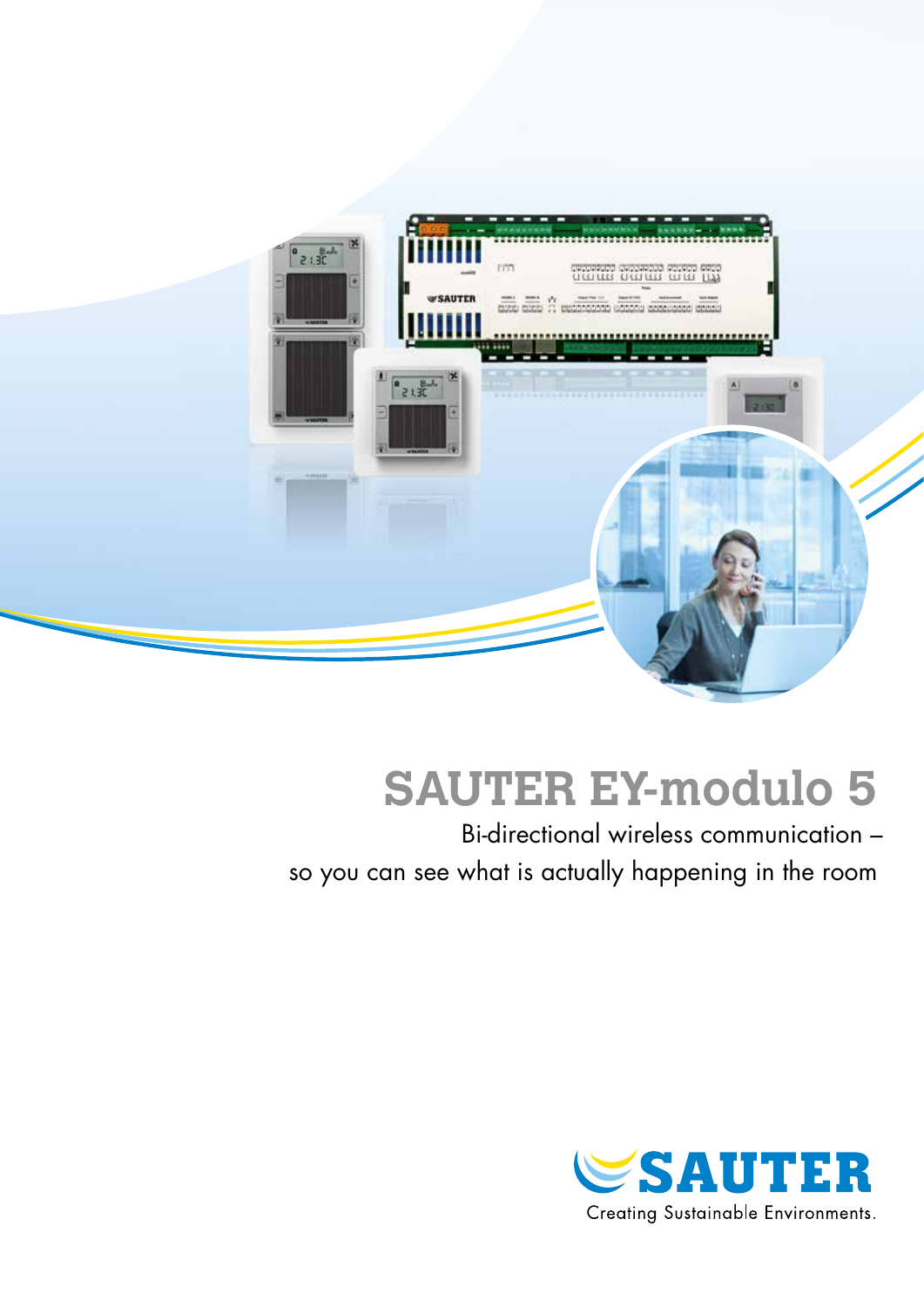#### Bi-directional wireless room operating units – so you can see what is actually happening in the room

Thanks to the latest generation of wireless room operating units, users can now see what is really going on in a room. With the new Dolphin STM 300 platform featuring innovative EnOcean wireless technology, SAUTER room operating units and controllers can now communicate with each other in two directions. This dialogue allows information to be exchanged just as conveniently as with existing wired devices. What is more, no batteries are needed.

Wired components:

**<sup>7</sup>** Wireless interface

**<sup>8</sup>** Room automation station (for up to 4 rooms)

**<sup>6</sup>** Actuator



 $\frac{1}{2}$ 

#### Example of use

- Wireless components:
- **1** Operating unit
- **<sup>2</sup>** Window contacts
- **<sup>3</sup>** Four-channel lighting switch
- **<sup>4</sup>** Motion detector
- **5** Operating unit with six-position lighting switch



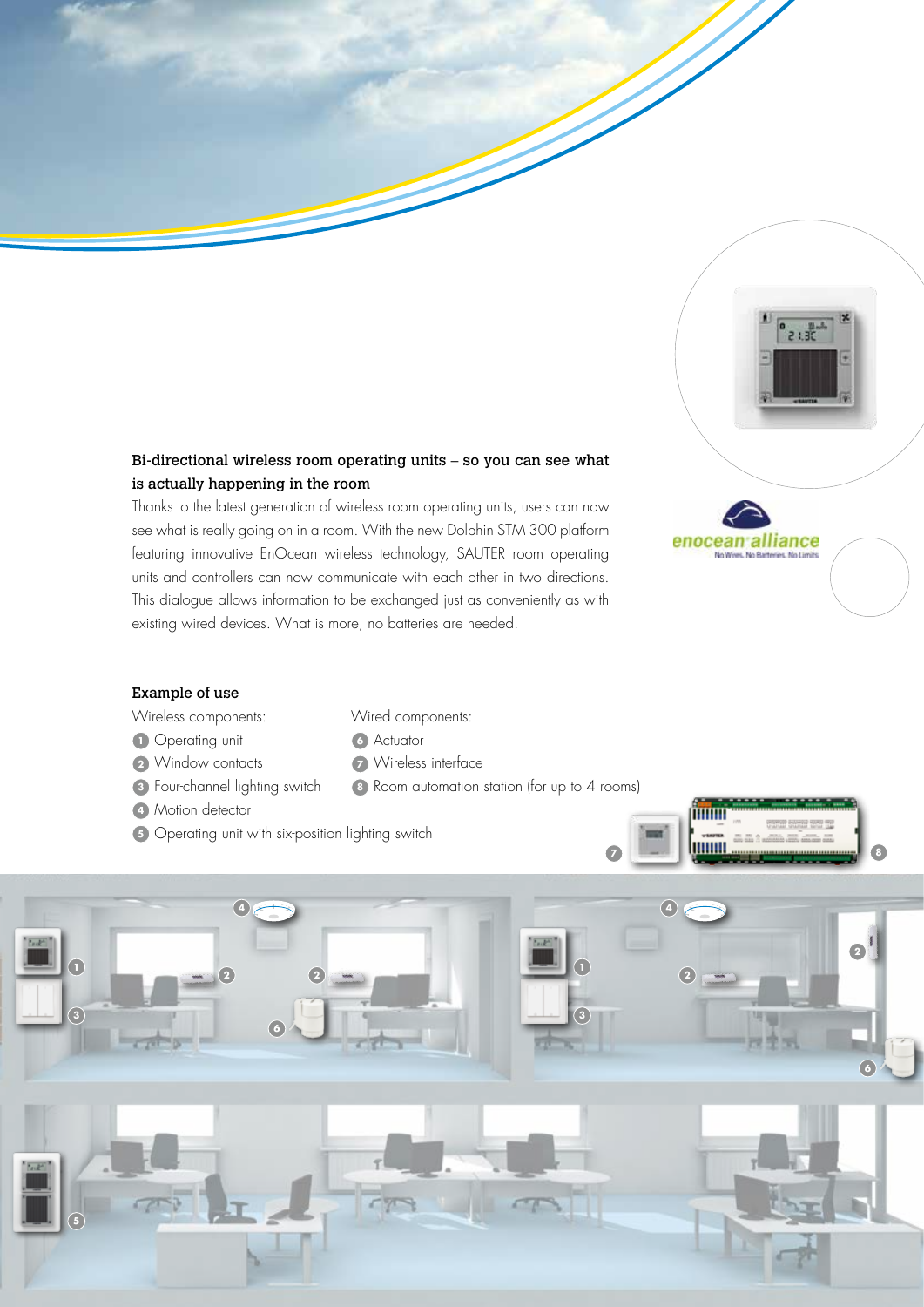## **SAUTER ecoUnit 1 –** intelligent and flexible room automation requiring no maintenance

#### Wireless technology ensures easy and flexible installation at low cost

Thanks to the benefits of wireless technology, ecoUnit 1 is simple to install and costs are kept low. Because this device operates without cables, there is no need to break through walls and re-plaster them. Noise and dust emissions are eliminated, and there are no unpleasant surprises when walls have to be opened up.

The remote wireless gateway offers maximum flexibility when positioning the transmitter and the receiver. This is a key benefit when room usage is changed or when buildings are being refurbished or re-equipped. These innovative room operating units can be affixed using either screws or adhesives, so they are equally straightforward to install either in modern glass or concrete structures or in historic buildings.

#### A device with energy autonomy and no maintenance, tailored to customers' requirements

The device works entirely according to the principle of energy harvesting; it is powered by an integrated solar cell. This eliminates the need for batteries, so the ecoUnit 1 is easy to maintain as well as being environment-friendly. Emissions from copper and plastic waste are reduced, and the same is true of maintenance and servicing costs.

ecoUnit 1 offers technological excellence and maximum flexibility for installation combined with superb ease of handling. With its attractive and unobtrusive design, it fits into the frames of many different ranges of switches available on the market. The colour and labelling can be adapted to each customer's individual wishes. The operating unit uses easily understood symbols on its display to indicate the following room information:

- Actual value/setpoint
- Humidity
- Luminous intensity
- Air quality
- Operating modes
- Fan speed
- Heating/cooling
- Warnings (e.g. window open)

The maximum configuration with one switching unit offers even more function keys and an additional solar cell for increased power.